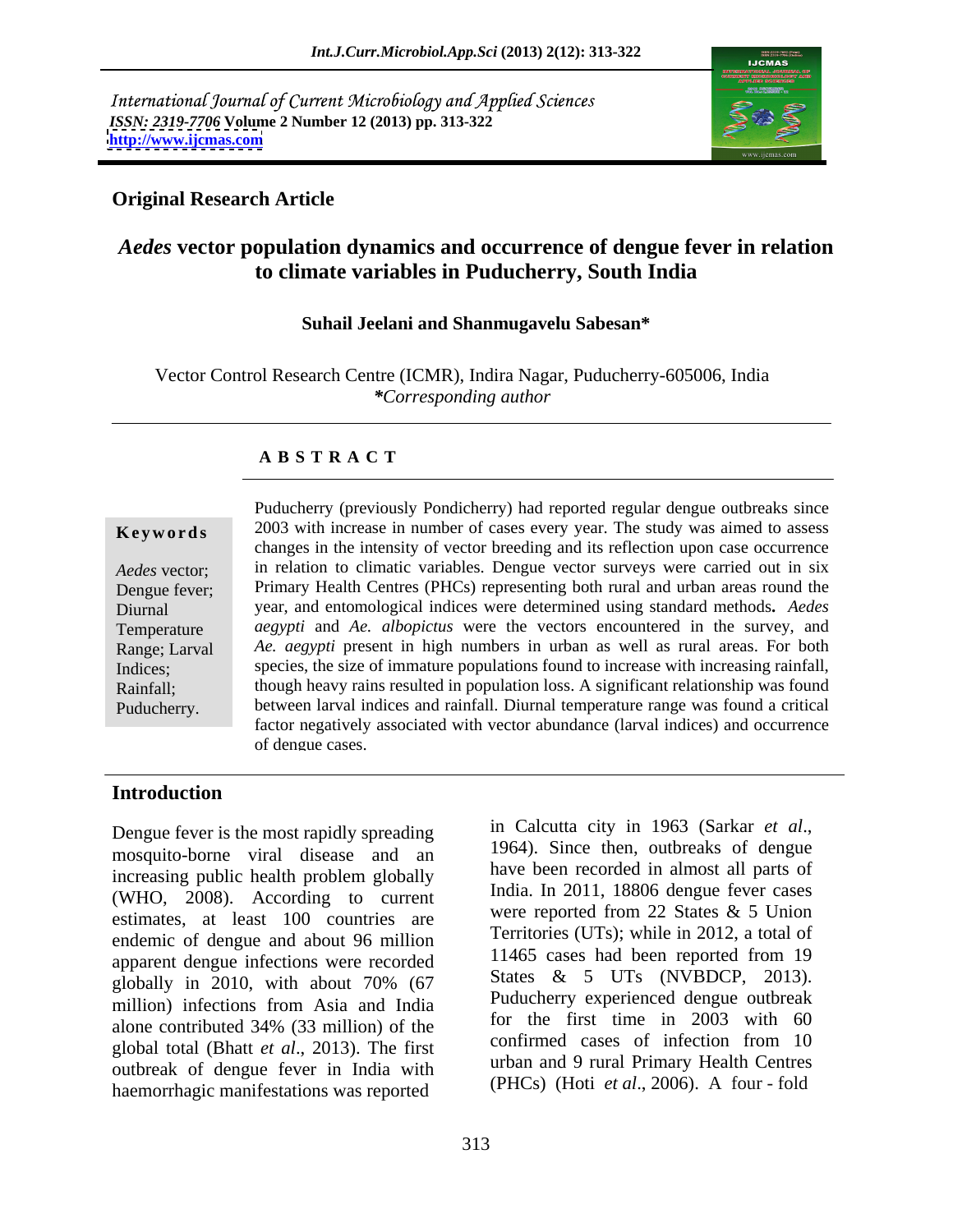cases) (NVBDCP, 2013). The incidence of dengue is largely dependent on vector human hosts, reflected by a positive correlation of *Aedes* abundance and predict the abundance of vectors and relation to climate variables in possibilities of occurrence of dengue (WHO-SEARO, 2006; Focks and Alexander, 2006). **Materials and Methods**

Conventionally, assessment and prediction Study area of the vector population levels are made<br>using the productive larval habitats and Puducherry district lies between  $11^{\circ} 46^{\prime}$  & using the productive larval habitats and data on human demography as 12° 13´ North and 79°36´ & 79° 53´ East, components of different indices with a population of 9, 46,600 covering an recommended by the WHO (Focks and Alexander, 2006). The information experiences hot and humid climate except provided by these indices is useful during January & February months which<br>supplement for the management strategies are comparatively colder but the supplement for the management strategies against the dengue vectors, in different parts of the world [Chadee, 2009; Focks and Alexander, 2006). Estimates of *Aedes*  abundance in different dengue endemic regions can help in vector management and enhance necessary precautionary measures. Climate factors such as rainfall,<br>temperature and humidity are known to mm and relative humidity varies from 70 temperature and humidity are known to influence dengue transmission. The high level of humidity and warmer ambient temperature during the rainy season makes the survival of the mosquito to be longer A total of six PHCs (three rural and three (Gubler, 1997; Jetten and Focks, 1997; urban) were selected based on past dengue Kumar and Kumar, 2013). Various studies case records, for the survey. Assuming have shown that the abundance of *Aedes* House index of 15% with an error margin mosquitoes are affected by air temperature of 7% and 95% confidence interval, the and rainfall, as the immature stages of the mosquitoes are aquatic. Rain can help be sampled was estimated to be 100 each build breeding sites; but, very heavy or

increase of dengue cases had been prolonged rain may disrupt the sites and observed in 2011 (n = 230 cases). In 2012, wash the eggs and larvae away or kill the there was a sudden and manifold increase mosquito directly (Mellor and Leak, in the incidence of Dengue (total: 1391 2000). Due to the lack of vaccination, the populations and the frequency of contact risk of dengue has been reported to be between the vectors and susceptible associated directly or indirectly with prevalence with dengue (Tewari *et al.*, (Arunachalam *et al.*, 2010), thus the 2004; Mahadev *et al.*, 2004; Chadee, present study as a control intervention 2009). This supports the necessity of step, attempted to determine the vector entomological surveillance to assess and abundance and dengue fever risk in dengue control programme relies on vector control to reduce viral transmission. The seasonal changes in climate (Hales *et al.,* 2002) and mosquito larval indices (Arunachalam *et al*., 2010), thus the present study as a control intervention relation to climate variables in Puducherry.

# **Study area**

Puducherry district lies between 11° 46´ & area of 293 sq. Kms (Fig. 1). Puducherry during January & February months which are comparatively colder but the temperature never falls below 20°C. The temperature normally varies between 26°C and 38°C. The northeast monsoon sets in during the middle of October, and Puducherry gets the bulk of its annual rainfall during the period from October to December. Average annual rainfall is 1254 mm and relative humidity varies from 70 to 80% (Anonymous, 2012).

# **Sampling units**

House index of 15% with an error margin of 7% and 95% confidence interval, the minimum number of households (units) to for rural and urban area.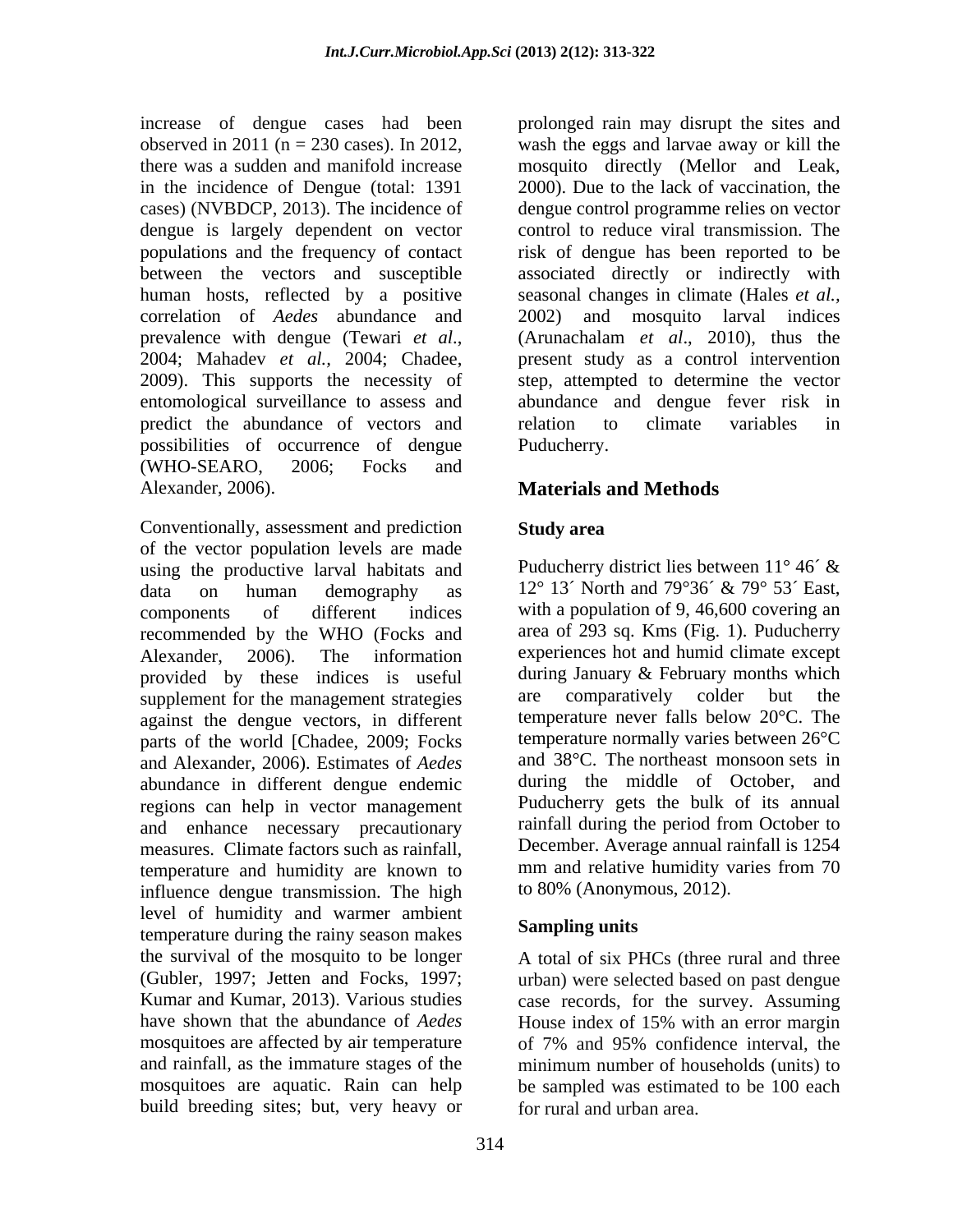|              | <b>PHC</b>         | House | <b>Container</b><br>$\frac{1}{2}$ index(HI) $\vert$ index(CI) $\vert$ index(BI) $\vert$ <i>aegypti</i> $\vert$ <i>albopictus</i> $\vert$ | <b>Breteau</b> | Aedes | Aedes | <b>Pupae per</b><br>person<br>(PPI) | <b>Pupae</b><br>per<br>container<br>(PCI) |
|--------------|--------------------|-------|------------------------------------------------------------------------------------------------------------------------------------------|----------------|-------|-------|-------------------------------------|-------------------------------------------|
|              | Urban Mettupalayam |       | 17.8                                                                                                                                     | 20.4           | 358   |       | 0.44                                | 1.01                                      |
|              | Kosapalayam        | 12.8  | 17.6                                                                                                                                     | 20.6           | 269   |       | 0.52                                | 1.39                                      |
|              | Ariankuppam        | 13.4  | 17.4                                                                                                                                     | 23.2           | 608   | 135   | 0.49                                | 1.48                                      |
| <b>Total</b> |                    | 14.1  | 17.7                                                                                                                                     | 21.4           | 1235  | 231   | 0.47                                | 1.29                                      |
|              | Rural Kalapet      | 11.2  | 12.5                                                                                                                                     | 17.1           | 247   | 57    | 0.43                                | 1.12                                      |
|              | Villianur          | 12.2  | 14.2                                                                                                                                     | 18.3           | 458   | 74    | 0.45                                | 1.11                                      |
|              | Bahour             | 12.8  | 12.8                                                                                                                                     | 17.7           | 297   |       | 0.48                                | 1.16                                      |
| Total        |                    | 12.1  | 14.8                                                                                                                                     | 18.9           | 1002  | 204   | 0.45                                | 1.13                                      |

**Table.1** Entomological indices in different study sites

Pupae per person index (PPI): the ratio of pupae and persons living in each PHC Pupae per container index (PCI): the ratio of pupae and containers surveyed in each PHC

# **Fig.1** Map showing study sites

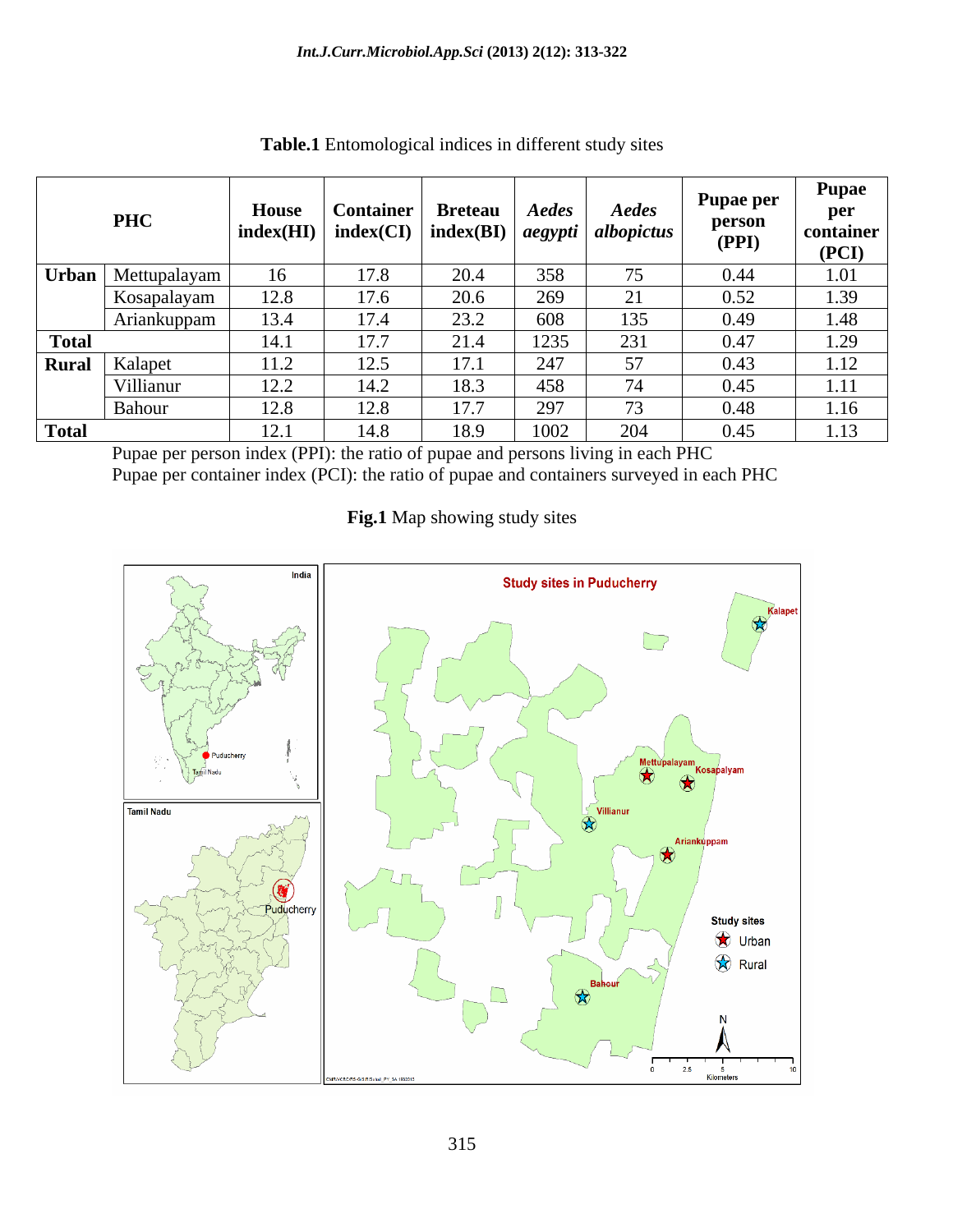Mosquito immature surveys were a given category of container and dividing conducted in 6 selected PHCs of it by the total number of pupae in all Puducherry district throughout the year containers in the area studied (Arredondo 2012. Every month, containers inside and outside randomly (simple) selected houses were examined for the presence of *Aedes* mosquitoes. The containers holding water with immature were designated as positive The temperature and rainfall data was containers (PC), while the containers provided by Weather Station installed at holding only water were designated as wet our Institute (VCRC) on daily basis. containers and all the larvae/pupae from the positive containers were collected. Specimens of immature mosquitoes kept values of daily maximum and minimum in plastic containers were labelled with date of collection, area code, house identification code, and container code **Dengue fever case data** before being transported to the laboratory. The larvae/ pupae collected from each Dengue case incidence data was obtained locality were reared up to the emergence on weekly basis from the Directorate of of adults and identified using standard National Vector Borne Disease Control keys. Programme (NVBDCP), Puducherry.

Entomological indices namely Breteau **Data analysis** index (BI; The number of positive containers per 100 houses), House index (HI; The percentage of houses with positive containers) and Container index version 19.0 software for further analysis. (CI; The percentage of containers with Pearson correlation coefficients were immature *Aedes*) were calculated calculated by relating larval indices with following standard procedures (WHO- climate variables.  $\chi^2$  -test was used to SEARO., 2011). As it has been reported that pupal indices are a better proxy indicator for adult vector abundance (Wai *et al*., 2012], the pupal productivity surveys were carried out to identify the **Result and Discussion** key breeding habitats. The pupal indices, pupae per person index (PPI: the ratio of pupae and persons living in each PHC) and pupae per container index (PCI: the ratio of pupae and containers surveyed in uncovered water containers (including each PHC), were also determined. To identify the most productive container other types of artificial containers) as types, the percentage contribution of each breeding habitats of *Aedes* vectors. The

**Entomological data** pupae was calculated. This was done by taking the total number of pupae found in and Valdez, 2006].

### **Climate data**

Diurnal Temperature Range (DTR) was calculated from differences between mean values of daily maximum and minimum temperatures.

### **Dengue fever case data**

# **Data analysis**

All data were entered into an MS Excel spreadsheet and exported to IBM SPSS compare the rural and urban area in terms of HI & BI, and Student t-test for independent samples to compare CI.

# **Result and Discussion**

### **Breeding habitat of dengue vectors**

breeding container to the total count of Plastic containers were found as mostDuring entomological survey we identified household water storage containers and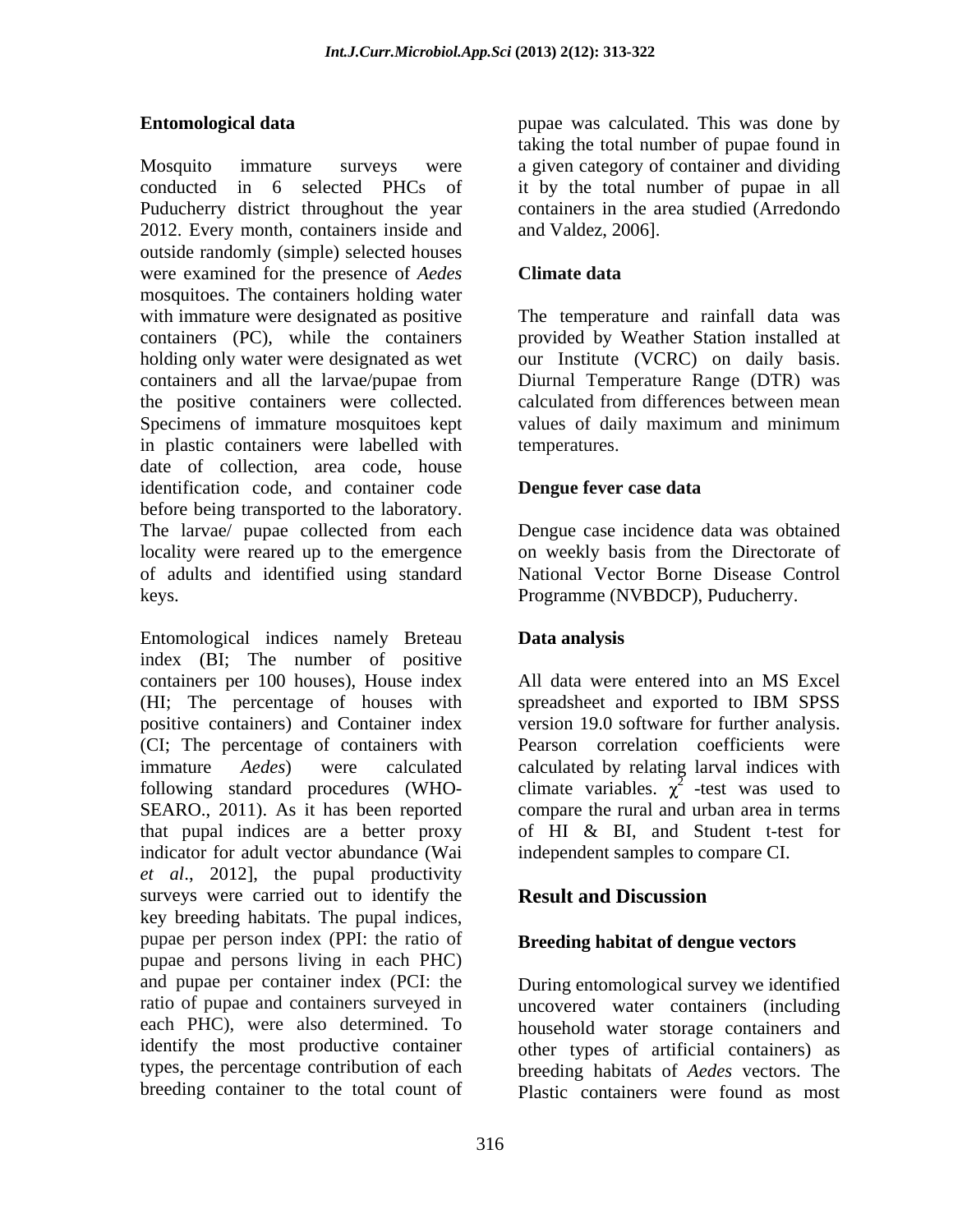productive breeding habitat as the 23.2% of the total pupae collected was **Climate variability and incidence of** contributed by plastic containers followed by coconut shell (14%), grinding stone

produced an overall 2237 *Ae. aegypti* and *aegypti* & *Ae. albopictus* were found in high numbers in urban PHCs as compared to the rural (Tab. 1).

difference  $(\chi^2 = 7.40; \text{ P} = 0.007)$ , the HI  $(\chi^2=0.62; P=0.43)$  and BI (t=1.05; df =70;

Immature stages of *Aedes* were found throughout the year. The lowest larval The monthly HI ( $r=0.74$ ,  $P = 0.005$ ) and correlation was found between DTR and

# **dengue**

(10.6%) and tyre (8.1%) (Fig.2). A total of 455 dengue cases were reported A total of 2819 houses from 6 PHCs were 2012. Maximum number of cases were checked for *Aedes* larvae during the year-recorded during the period of October to long surveillance. Immature *Aedes* were December (76.53) with a peak during found in 379 houses and in 572 containers November (166 cases) and a gradual situated in and around the houses, which decline thereafter. During the month of 435 *Ae.albopictus*. The immature indices lowest DTR (5.9°C) were recorded and of *Aedes* vectors in urban areas were 128 dengue cases were reported. The DTR relatively higher as compared to rural was negatively correlated with number of areas. Urban and rural areas showed closer cases reported(r= -0.58; P<0.05). On the HI compared to BI & CI, and both *Ae.*  other hand, there was no significant from the study sites throughout the year October, highest rainfall (301.6 mm) and correlation between rainfall and number of cases reported  $(r=0.56; P=0.05)$  (Fig.4).

While the container index (CI) between the infestation characteristics of dengue rural and urban area showed a significant vectors and indicated that the dengue P=0.30) did not differ significantly. moderate to high immature indices. Our **Influence of rainfall & DTR on vector** can be used as an indicator of the **breeding** abundance of the *Aedes* mosquitoes, The results of the present study revealed vectors, *Ae. aegypti* and *Ae. albopictus* has spread all over the study area with study reflects that the immature indices serving as a supplement to assess the risk of dengue in Puducherry.

indices were recorded in May (HI-3.5, CI- Pupal productivity differs in the larval 7.8 & BI-4.8), after which the number habitats depending on the size and started to rise and peaked in the month of material of the container type. This was November (HI-35.8, CI-19.4 & BI- 53.3). observed in rural areas of American BI  $(r=0.71, P = 0.008)$  were found non-potable water storage containers pose positively correlated to the monthly significant breeding risk contrast to rainfall, while no significant relation was potable water storage containers. In found between CI & rainfall (r=0.27; another study in Kolkata, India, Plastic P=0.38).The DTR was found negatively drums and small plastic containers are correlated with HI(r=-0.62; P=0.029) and found as the key habitats of *Ae. aegypti* BI(r=-0.56; P<0.05), while no significant breeding and discarded plastic pots are  $CI(r=0.11; P=0.72)(Fig.3).$  containers (Banerjee *et al.*, 2013). Samoa (Burkot *et al*., 2007). Outdoor, identified as the most productive containers (Banerjee *et al*., 2013).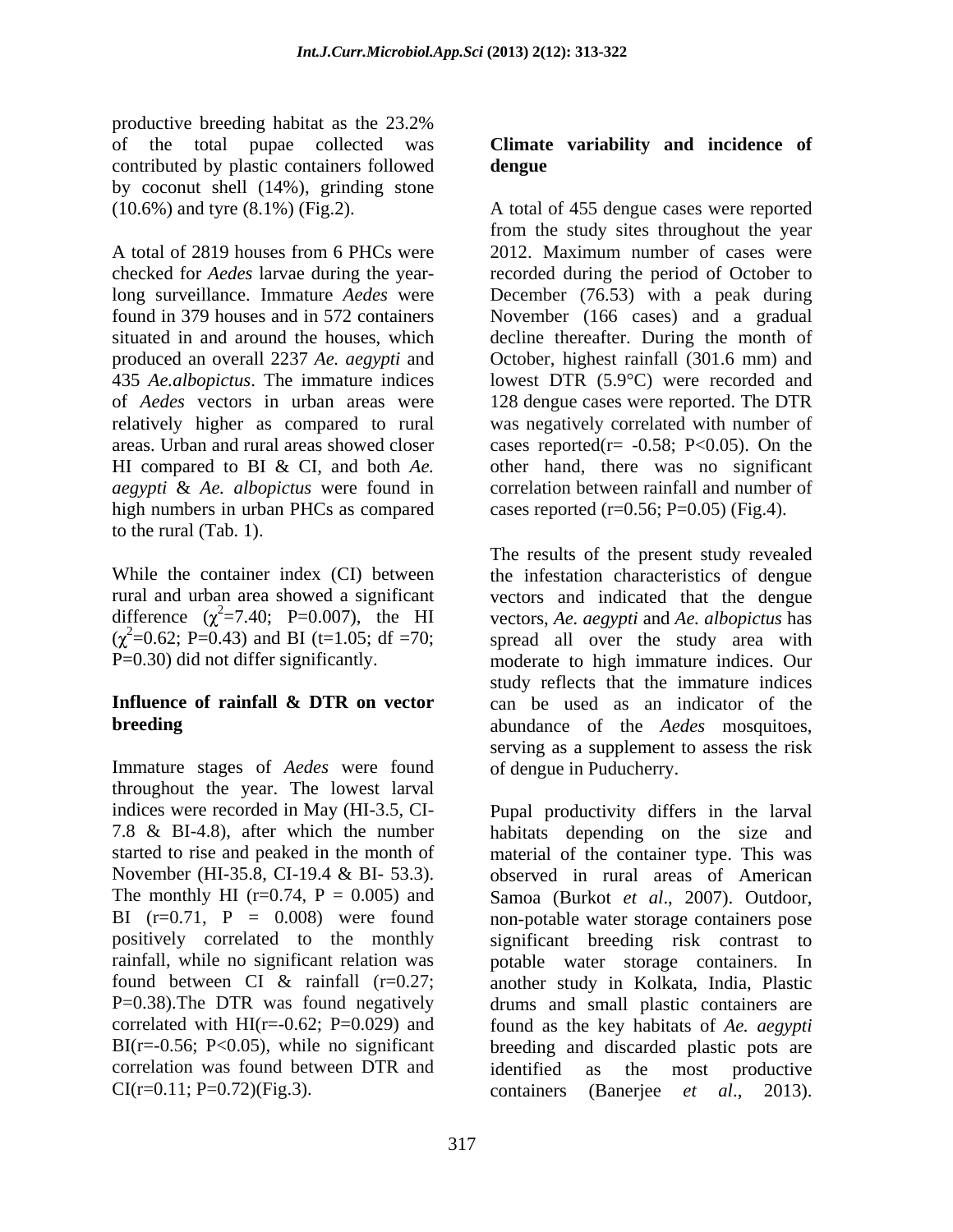

**Fig.2** Pupal productivity of the containers surveyed

**Fig.3** Correlation between monthly larval indices, rainfall and DTR (2012)

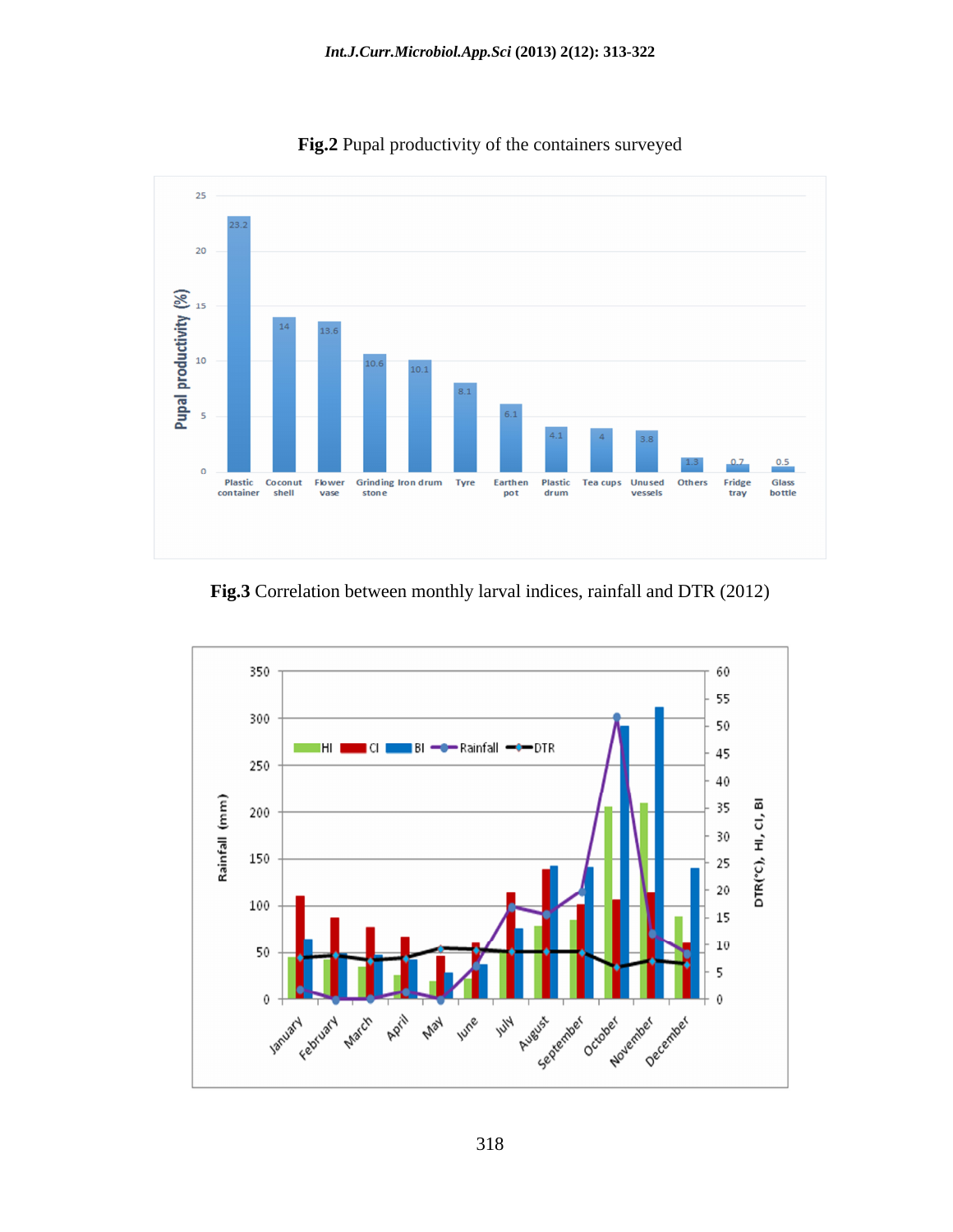

**Fig.4** Monthly number of Dengue fever cases (2012) in relation to rainfall and DTR

X-axis: Monthly average Diurnal Temperature Range (DTR) & Monthly rainfall recorded in year 2012

Y-axis: Monthly number of dengue cases recorded during the year 2012

Similar observations were made from the BI-50.01), was due heavy rainfall in present study with the plastic containers October that resulted in loss of some larval being more productive than other population. The higher larval population container types. The individual and of dengue vectors in the rainy months population level fitness of the principal (September to November) was due to the vectors of dengue can be evaluated from greater number of larval habitats, which the densities in the respective container were reduced in the dry months but habitats. Considering Puducherry and the maintained a low level via some pocket type and amount of solid wastes generated, breeding sites, as seen in previous studies it is more probable that the plastic, glass (Moore *et al.*, 1978). The present study and rubber waste materials generated from household or otherwise augment the availability of possible larval habitats and their utility as ovipositor sites by *Aedes* 

of November (HI-35.8, CI-19.4, BI-53.3) as compared to October (HI-35.2, CI-18.2, transmission of dengue during the month

mosquitoes*.* season. The DTR seems to have a direct Dengue vector, *Ae. aegypti* has adapted to dengue virus. It is reported elsewhere that breeding in outdoor containers, and thus a high DTR range (20°C) reduces the even a moderate rainfall can boost its probability of infection as the mosquitoes population that can spread dengue rapidly are less susceptible to virus infection and under conditions with an ideal temperature die faster under a higher DTR while a low of 22 35° C (Rozilawati *et al*., 2007). The range (10°C) increases the rate of infection higher larval indices recorded in the month (Lambrechts *et al*., 2011). The current greater number of larval habitats, which witnessed a higher BI and HI values with rainfall, while a lower value for CI is of concern. This could be due to increase in number of wet containers during rainy effect on the infectivity of *Ae. aegypti* with study also observed the critical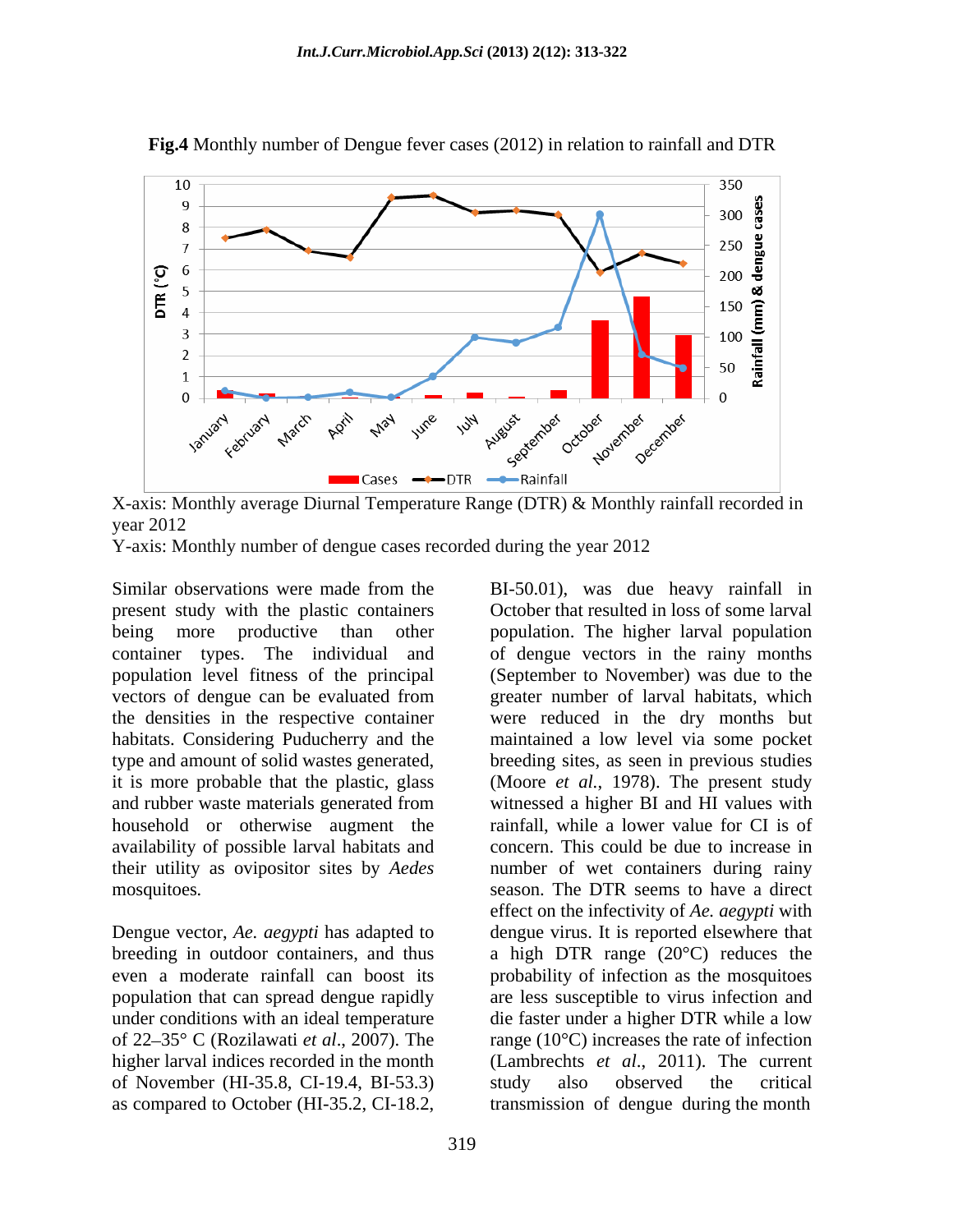low DTR favored vector survival and virus existence of potential risk of dengue and replication thereby increasing number of endemic stability. In Puducherry, dengue cases. The population of immature *Aedes* mosquitoes is reduced in the dry months, because light rain of 10 mm/day population: 8,52,753 & rural population: is not sufficient to produce positive 3,95,200), migration from neighboring containers due to the rapid drying effect of states and rapid urbanization created strain strong sunlight in Puducherry (tropical area). This has been evidenced by the leading to ugly environmental current study with lower values of larval consequences (Directorate of Economics indices during dry periods of April (BI and Statistics, Puducherry., 2013). 7.6,) and May (BI 9.7). Generally, the Frequent outbreaks and spread of dengue combination of higher temperature and infection in Puducherry in 2011 and 2012, rapid drying is detrimental to egg, larval, and adult production (Alto and Juliano, 2001). Moreover, container-breeding macro and micro level towards advance mosquitoes do not lay eggs under low warning of epidemic forecasting for moisture conditions, because freshly laid eggs require contact with sufficient moisture for about 48 hour for proper embryonic development (Saifur *et al*., 2010). Proliferation of *Ae. aegypti* has been favored by improper waste received financial support from University management, or poor sanitation, which Grants Commission (UGC), New Delhi, results in the accumulation of potential water-holding discards suitable as larval Fellowship for Minority Students. The habitats. In addition, various reasons have author(s) are grateful to the Director, been cited for the increases in dengue vector populations and dengue cases in for providing the required facilities to various outbreaks, including the migration carry out the present study at this Institute. of susceptible individuals from non-<br>The help & support of Dr. S. endemic to endemic areas, rapid and Subramaniam, Scientist 'E' VCRC for uncontrolled urbanization, disturbance of statistical analysis, and Dr. KHK Raju, human ecology with concurrent population Technical Assistant VCRC for mapping, growth, and the creation of slums and are greatly acknowledged. We also thank living conditions that perpetuate vector breeding, thus facilitating transmission of NVBDCP, Puducherry for providing vector-borne disease (Sutherst, 2004). All of these conditions are prevailing in Puducherry, though we have not dealt with **References** them in the present study.

Increasing number of cases during 2011 & 2012, in both urban and rural villages

of October with lowest DTR (5.9) as the gives an indication of the continued endemic stability. In Puducherry, population increase from 9.74 lakhs in 2001 to 12.44 lakhs in 2011(urban on resources such as land and water, leading to ugly environmental and Statistics, Puducherry., 2013). reveal the demand for the in depth analysis of climate variables in future both at dengue containment.

# **Acknowledgement**

The author Mr. Suhail Jeelani Shah India under Moulana Azad National Vector Control Research Centre (ICMR) The help & support of Dr. S. Dr. T Kalimuthu, Programme Manager details of dengue cases.

# **References**

when compared to the outbreak in 2003,  $\overrightarrow{Culicidae}$ ; implications for range Alto, B.W., and Juliano, S.A. 2001. Precipitation and temperature effects on populations of *Aedes albopictus* (Diptera: Culicidae): implications for range expansion. J Med Entomol. 38: 646–656.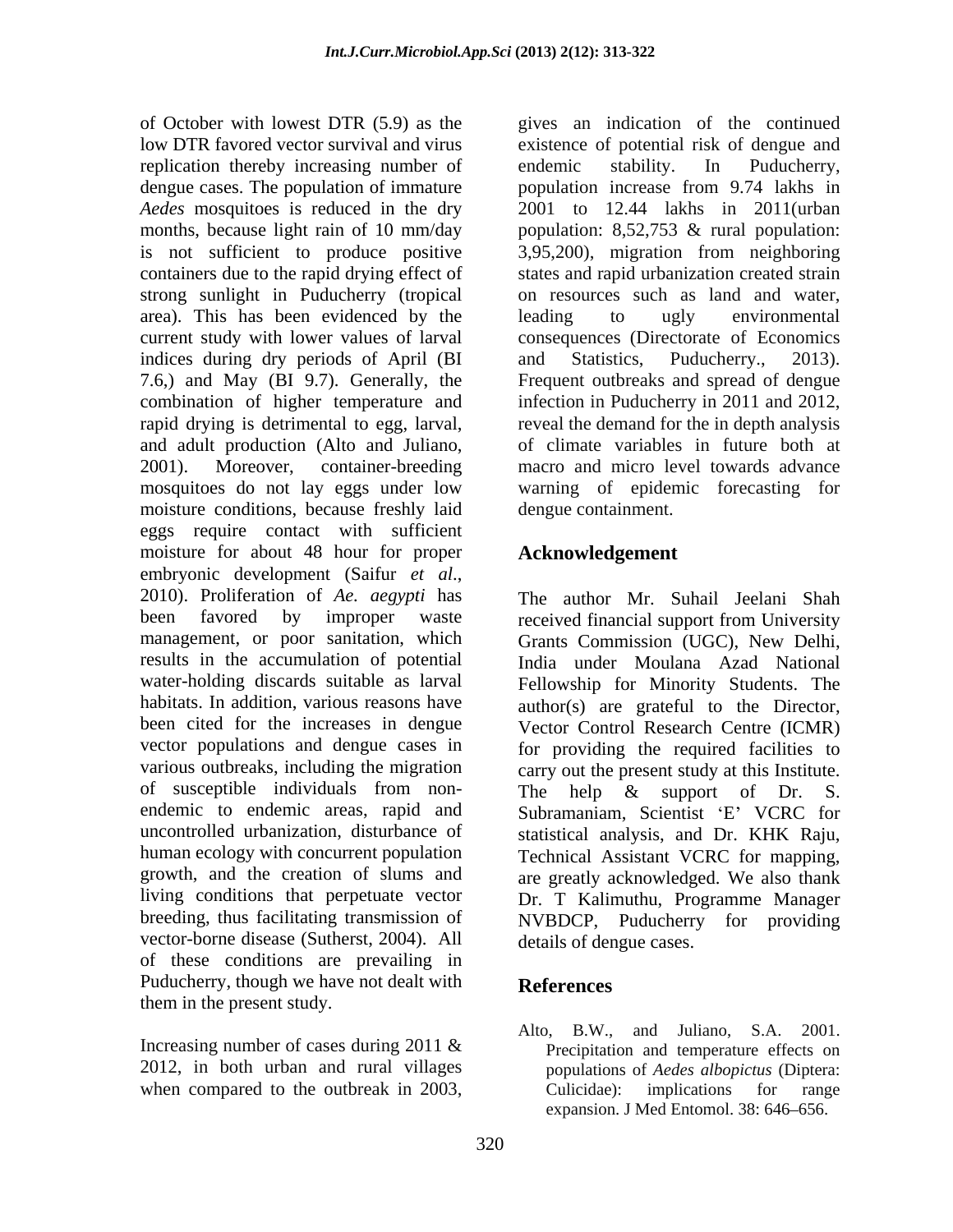- Arredondo-Jiménez and Valdez-Delegado Jetten J.H., Focks D.A., 1997. Changes in the 2006. *Aedes aegypti* pupal/demographic and practicality. Annals of Tropical
- Arunachalam, N., Tana, S., Espino, F., urban Asia. Bull World Health Organ.
- Burkot T.R., Handzell T., Schmaedick M.A., containers for *Aedes polynesiensis* and *Aedes aegypti* in four American Samoan
- 
- Directorate of National Vector Borne Disease Epizootics). 19: 41–54
- Focks, D.A., Alexander, N., 2006. Multi-
- Gubler, D.J., 1997. Dengue and dengue haemorrhagic fever; its history and Agricultural Bureau (CAB) International:
- Hales, S., de Wet, N., Maindonald, J., Woodward, A. 2002. Potential effect of distribution of dengue fever: an empirical 94.
- Hoti, S.L., Soundaravally, R., Rajendran, G., Satho, T., Miake, F., Boots M et al. 2010. Das, L.K., Ravi, R. and Das, P.K., 2006. during  $2003 - 2004$ : Emergence of DENV  $373-380$ . 3. Den. Bull.  $42 - 50$
- surveys in southern Mexico: consistency climate warming scenarios. Am. J. Trop. distribution of dengue transmission under Med. Hyg*.* 57: 285-297.
- Medicine and Parasitology. 100 (Suppl. Louis Lambrechts, Krijn P. Paaijmans, 1): 17-32. Thanyalak Fansiria, Lauren B. Carrington, Kittayapong, P., Abeyewickreme, W., *al*. 2011.Impact of daily temperature Wai, K.T. *et al*. 2010. Eco-bio-social fluctuations on dengue virus transmission determinants of dengue vector breeding: a by *Aedes aegypti.* Proceedings of the multi-country study in urban and peri- National Academy Sciences of the united Laura D. Kramer, Matthew B. Thomas *et*  states of America*.*108; 18: 7460-7465
- 88(3):173-184. Mahadev, P.V.M., Fulmali P.V., Mishra A.C., Tufa J., Roberts J.M., Graves P.M. 2007. geographic distribution and prevalence of Productivity of natural and artificial *Aedes aegypti* (Diptera: Culicidae) in the 2004. A preliminary study of multilevel state of Goa, India. Indian J Med Res. 120: 173-82.
- villages. Med Vet Entomol. 21: 22-9. Mellor, P.S., Leake, C.J. 2000. Climatic and Chadee D.D., 2009. Dengue cases and *Aedes aegypti* indices in Trinidad, West Indies. infections and vectors. Revue Scientifique Acta Trop*.* 112: 174-80. et Technique (International Office of geographic influences on arboviral Epizootics). 19: 41–54
	- Control Programme (NVBDCP) Moore, C.G., Cline, B.L., Ruiz-Tiben E., Lee, Puduchherry. 2013. <http://nvbdcp>. gov. in D., Romney- Joseph H., Rivera-Correa / den - cd. html. Accessed on 5 May, E.1978. Aedes aegypti in Puerto Rico: 2013. environmental determinants of larval country study of *Aedes aegypti* pupal transmission. Am J Trop Med Hyg. productivity survey methodology: 27:1225–1231. abundance and relation to dengue virus 27:1225–1231.
	- Findings and recommendations. Geneva: Pondicherry climate. 2010. Available from: WHO; TDR/IRM/DEN/06(1). http://www.mapso findia.com/ <http://www.mapso> findia.com/ Pondicherry /geography history/ climate. html. Accessed on May 15, 2012.
	- resurgence as a global public health Robert W. Sutherst. 2004. Global change and problem. In Dengue and Dengue human vulnerability to vector-borne Haemorrhagic Fever; Commonwealth diseases. Clin. Microbiol. Rev*.* 17 (1): 136 -173
	- London, UK. Rozilawati, H., Zairi, J., Adanan, C.R. 2007. population and climate changes on global Penang, Malaysia. Trop Biomed. 24: 83 Seasonal abundance of *Aedes albopictus* in selected urban and suburban areas in 94.
	- model. Lancet. 360(9336):830-834. Saifur, R.G.M., Dieng, H., Abu Hassan, A., Dengue and Dengue Haemorrhagic Fever responses and larval eclosion of *Aedes*  Outbreak in Pondicherry, South India, *albopictus*. J Am Mosq Control Assoc. 26: Satho, T., Miake, F., Boots M *et al*. 2010. The effects of moisture on ovipositional 373 380.